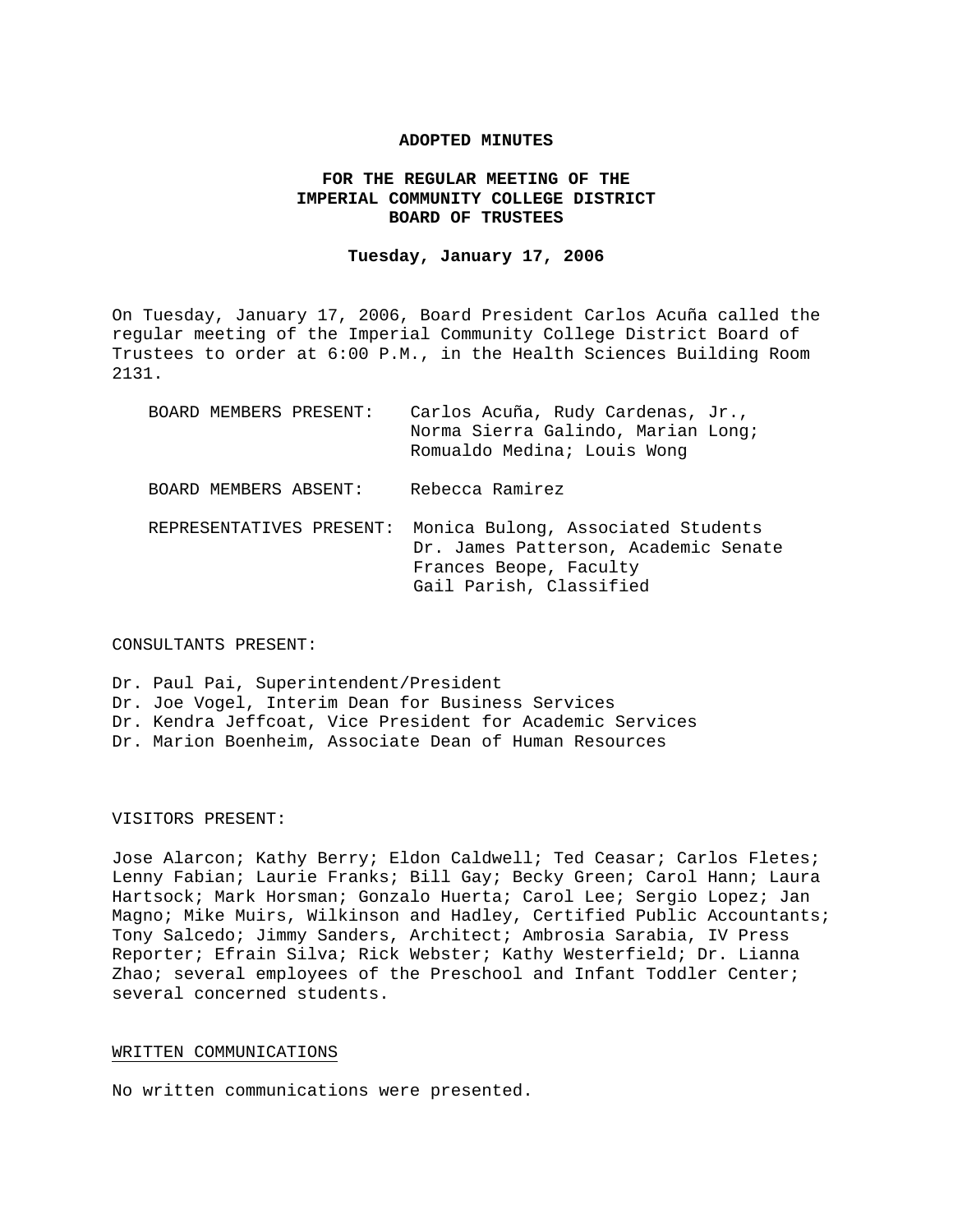### PUBLIC HEARING

Board President Acuña gave the public opportunity to comment on the following:

- District Negotiations Proposal for 2005-2006 to IVC CCA/CTA/NEA presented on December 14, 2005
- District Negotiations Proposal for 2005-2006 to CSEA Chapter 472 presented on December 14, 2005

No comments were made.

### PUBLIC COMMENTS

No public comments were made.

### EMPLOYEE OF THE MONTH RECOGNITION

Dr. Kendra Jeffcoat congratulated Eldon Caldwell, Microcomputer Technician, as Employee of the Month for January. Nominators stated the following:

Eldon Caldwell, Microcomputer Technician, is kind and pleasant to everyone regardless of rank, and he brings humor to our day-to-day lives on campus.

I am always impressed with people like Eldon who do a great job. He is one of the hardest working people on campus. Thank you for being so helpful and cheerful all of the time! This award is well deserved.

Eldon's professionalism and good attitude have been his traits for years.

## ASSOCIATED STUDENT GOVERNMENT

Monica Bulong, Associated Student Body President, updated the Board on the following:

- The next ASG Senate meeting is scheduled for January 18.
- The Sweetheart Elections will take place February 13 and 14, and the coronation will take place on February 18 at the basketball game.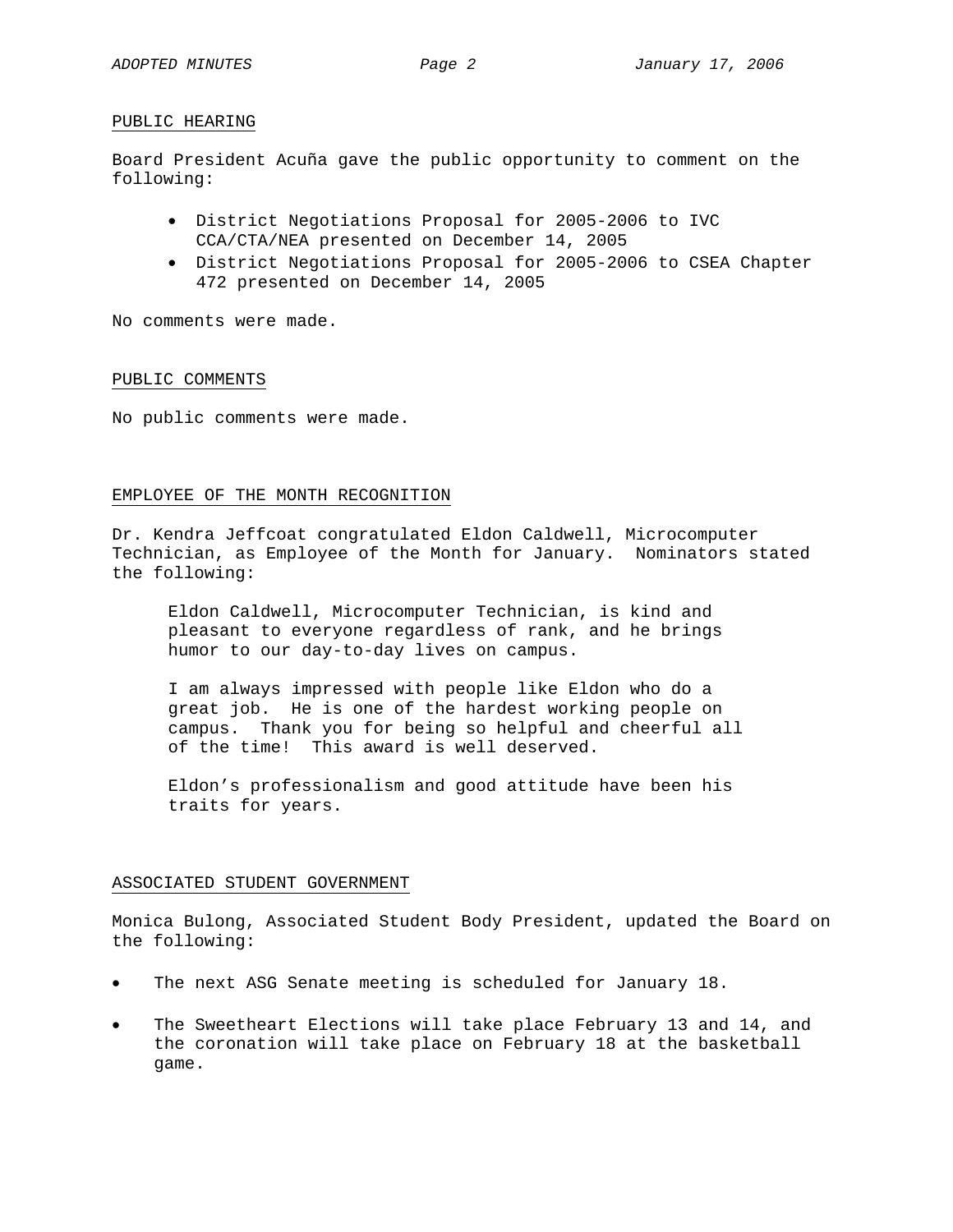### ACADEMIC SENATE UPDATE

Academic Senate President, Dr. James Patterson, reported on the following:

- The next scheduled meeting of the Academic Senate is February 15.
- The Academic Senate recommends that the Board approve Resolution No. 13454, which changes the withdrawal drop date from 75% of the term to 62%.

### MONTHLY FINANCIAL REPORT

Dr. Joe Vogel reviewed the budget report for the month ending December 31, 2005, which is on target at 50%.

## PRESIDENT'S UPDATE

Dr. Pai reported the following:

- At the January 9 San Diego Imperial Counties Community Colleges Association (SDICCCA) meeting the group discussed the cancellation of the SDSU Dual Admission Program effective fall 2006. A Student Services Task Force has been established that involves community college and university representatives to address transfer issues and to resolve admissions problems and concerns.
- Governor announced the California State Budget for fiscal year 2006-2007, and is favorable for community colleges. A few highlights that are important to IVC are:

The enrollment fee will be held at \$26 per credit unit.

There is \$130 million for equalization of funding, and IVC's share should be about \$841,000.

General apportionment COLA is \$264.6 million or 5.18%.

Categorical programs will receive \$15.4 million for a 5.18% COLA which is consistent with prior budget acts.

Enrollment growth for general apportionment will be \$148.8 million or 3%.

Enrollment growth in specified categorical programs (consistent with prior budget acts) will be the projected growth rate for the state's adult population of 1.74% in the amount of \$5.1 million.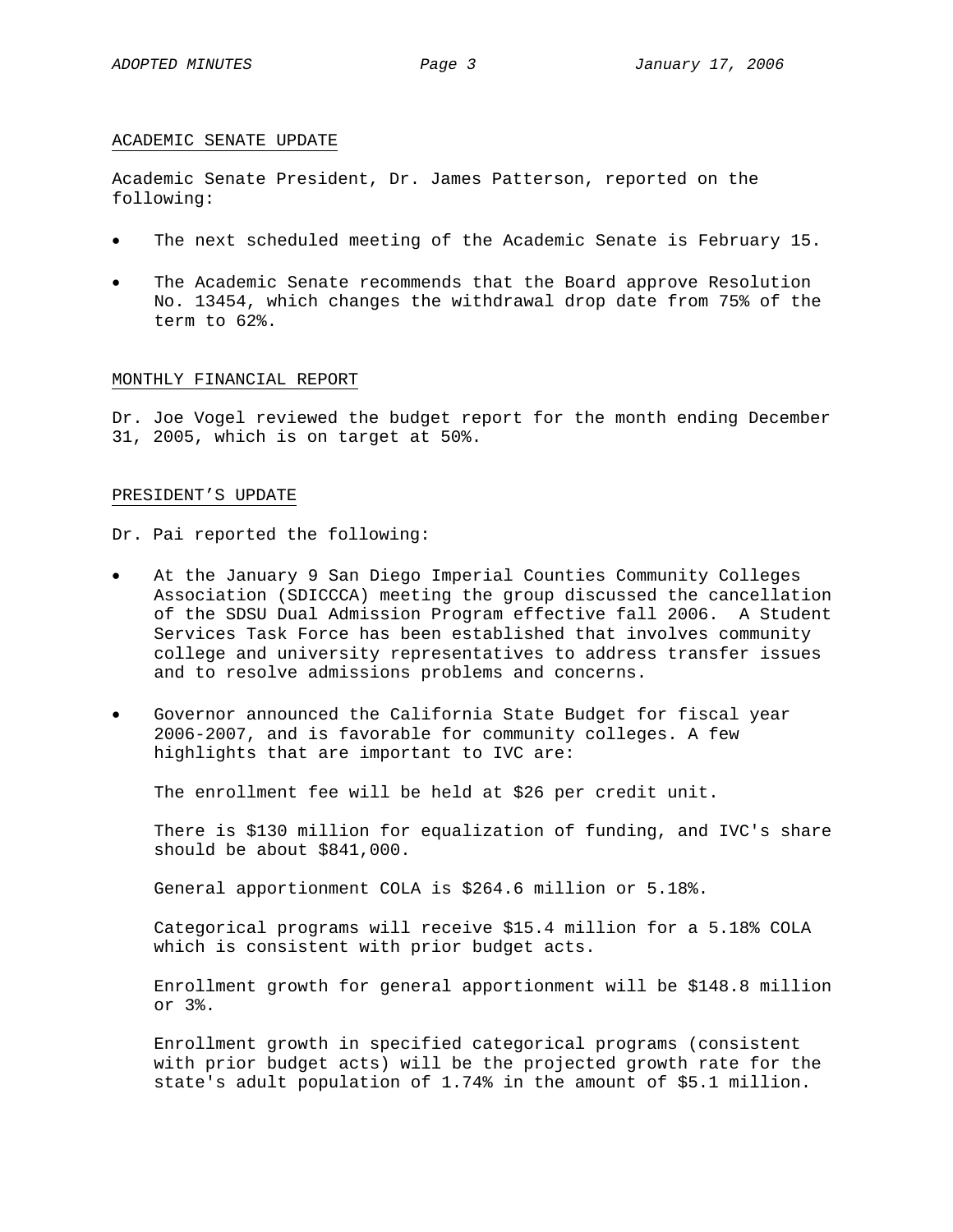There will be a \$30 million increase for an expanded initiative to improve career technical education programs and career technical education pathways between high schools, regional occupational programs and the colleges. (\$20 million was provided for this initiative in the current fiscal year from one-time funds. The Governor's Budget thus continues this effort in 2006-2007 at an expanded level of \$50 million, with all the funds being ongoing rather than one-time.)

Disabled Students Programs and Services (DSPS) will receive \$9.6 million to support the growing costs of sign language interpreter services and real-time captioning equipment for deaf and learningdisabled students.

CalPASS program will receive a \$500,000 increase.

Two pilot programs will receive \$100,000 intended to improve availability of baccalaureate-degree courses at community colleges that are distant from four-year campuses, pursuant to last year's AB 1280 (Maze).

The Budget also includes \$585 million from state bond funds for capital outlay projects, consistent with the System's request submitted to the Department of Finance.

 This budget will be negotiated with the legislature and revised in May. When the Governor signs the budget, the community college system wishes to move ahead with SB 361 implementing a new funding formula of the community colleges.

#### ACCREDITATION PROGRESS REPORT

Dr. Jeffcoat distributed copies of the updated Accreditation Work Calendar which has been approved by the Academic Senate. The calendar is in preparation for the writing of the self-study which will be submitted in February 2007, and the spring 2007 visit of the validation team from the Accrediting Commission for Community and Junior Colleges.

#### ANNUAL BOARD RETREAT

Dr. Pai distributed a draft of the tentative activities in preparation for the Annual Board Study Session which will take place on Saturday March 11 beginning at 8:00 A.M. The regular Board meeting will be moved to Monday, March 13 at 6:00 P.M.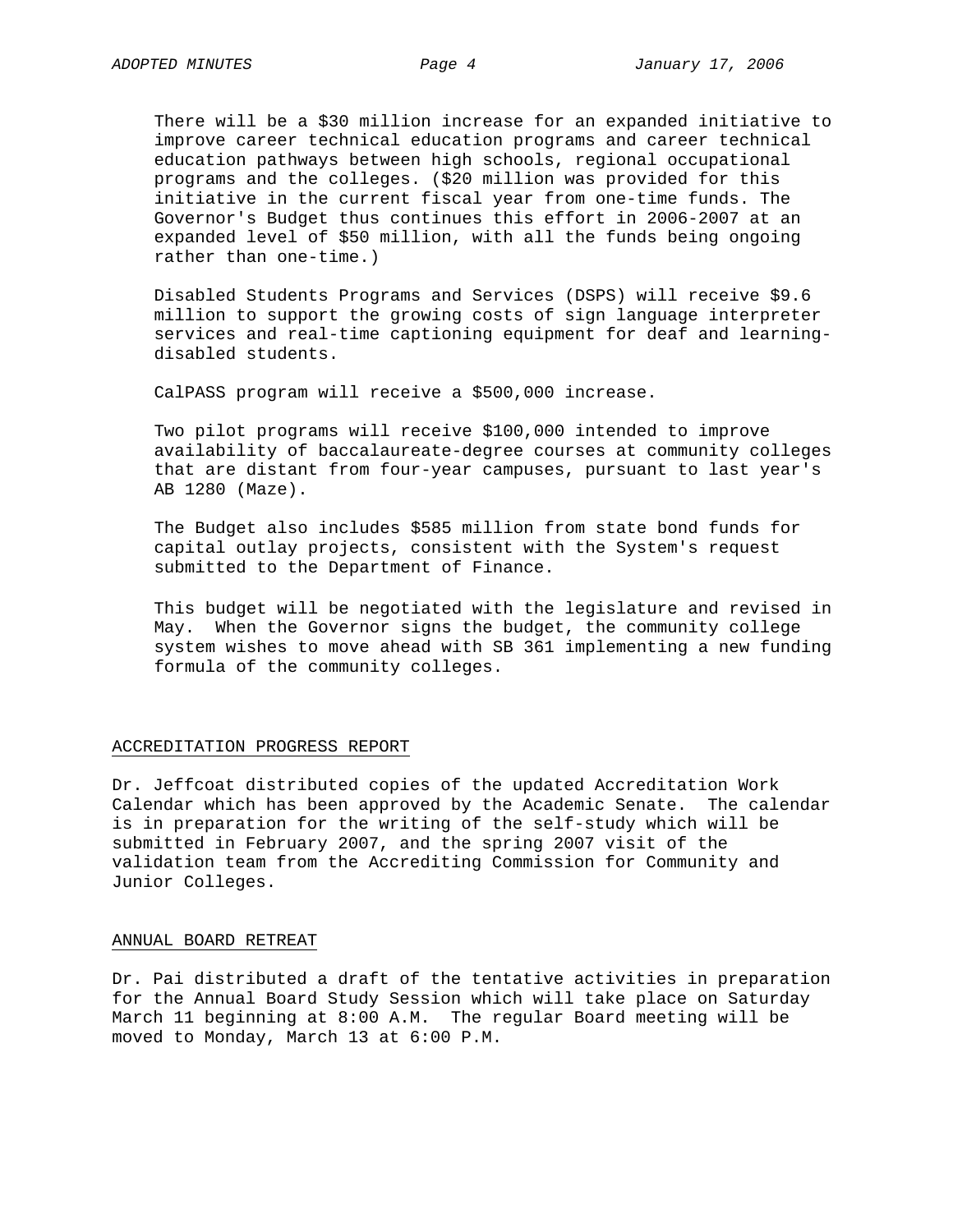M/S/C Cardenas/Wong (ABSTAIN: Galindo) to approve the Minutes dated December 14, 2005.

M/S/C Cardenas/Wong (ABSTAIN: Galindo) Resolution No. 13442: **PURCHASE ORDERS**

BE IT RESOLVED that the Board approves the issuance of current year Purchase Orders for 11/29/2005 to 1/3/2006 in the amount of \$308,805.78 and Direct Payments in the amount of \$44,315.28, according to the Purchase Order Listing submitted by the Purchasing Department are approved.

M/S/C Cardenas/Wong (ABSTAIN: Galindo) Resolution No. 13443: **PAYROLL WARRANT ORDERS**

BE IT RESOLVED that the Board approves the following Payroll Warrants:

| <b>Payroll</b><br>Warrant | #  | General<br>Fund | <b>BOND</b><br><b>FUND</b> | <b>Certificates</b><br>οf<br><b>Participation</b> | Child<br><b>Development</b> | Lease<br>Rev. Bond | Warrant<br>Total |
|---------------------------|----|-----------------|----------------------------|---------------------------------------------------|-----------------------------|--------------------|------------------|
| 12/9/2005                 | 11 | 176.788.21      | 37.78                      |                                                   |                             |                    | 176.825.99       |
| 12/16/2005                | 12 | 2.165.225.12    | 8.289.40                   |                                                   | 40.473.67                   |                    | 2,213,988.19     |
|                           |    | 2,342,013.33    | 8,327.18                   | 0.00                                              | 40.473.67                   | 0.00               | 2,390,814.18     |

M/S/C Cardenas/Wong (ABSTAIN: Galindo) Resolution No. 13444: **COMMERCIAL WARRANT ORDERS**

BE IT RESOLVED that the Board approves the following Commercial Warrant Orders:

| <b>Commercial</b><br>Warrant | #  | General<br>Fund | <b>BOND</b><br><b>FUND</b> | <b>Certificates</b><br>οf<br><b>Participation</b> | <b>Child</b><br><b>Development</b> | Lease<br>Rev. Bond | Warrant<br>Total |
|------------------------------|----|-----------------|----------------------------|---------------------------------------------------|------------------------------------|--------------------|------------------|
| 12/6/05                      | 22 | 491.272.56      | 6.897.18                   | 3.066.57                                          | 60.47                              | 13.112.70          | 514.409.48       |
| 12/13/05                     | 23 | 2.648.257.30    | 1,040,127.64               | 43.430.70                                         |                                    |                    | 3,731,815.64     |
|                              |    | 3.139.529.86    | 1.047.024.82               | 46.497.27                                         | 60.47                              | 13.112.70          | 4.246.225.12     |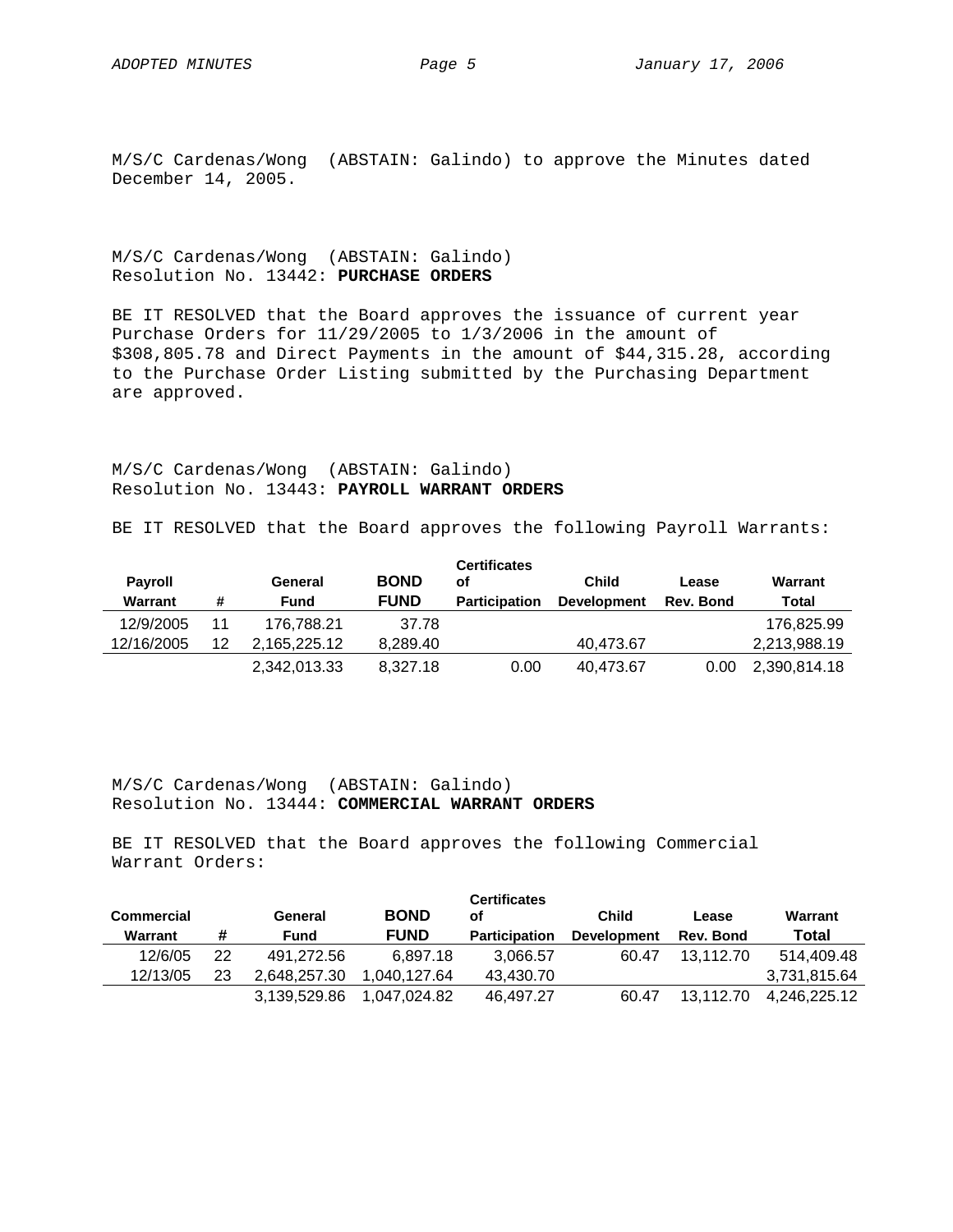M/S/C Cardenas/Wong (ABSTAIN: Galindo) Resolution No. 13445: **BUDGET CHANGES** 

WHEREAS, the California Code of Regulations, Title V, Sections 58307 and 58308, and the Community College Budget and Accounting Manual require the Board of Trustees to adopt the annual District budget by resolution, and to approve any changes to that budget by resolution.

BE IT NOW RESOLVED that the Board approves the following budget changes:

|                                            | Jounal   |       |     |      |                                                                                  | Amount<br>оf |
|--------------------------------------------|----------|-------|-----|------|----------------------------------------------------------------------------------|--------------|
| <b>Cost Center</b>                         | number   | Fund  | Org | Prog | <b>Description</b>                                                               | Change       |
| General Fund - Restricted (Federal Funds)  |          |       |     |      |                                                                                  |              |
| Upward Bound Summer Program                | J4052863 | 12506 | 908 | 6390 | Increase student travel, salary and benefit adjustments                          | 13,427.77    |
|                                            |          |       |     |      |                                                                                  |              |
| General Fund - Unrestricted                |          |       |     |      |                                                                                  |              |
| <b>Fiscal Services</b>                     | J4052875 | 11001 | 801 | 6720 | Transfer from Dean/Business Services Salary and<br><b>Benefits to Consultant</b> | 45,465.92    |
|                                            |          |       |     |      |                                                                                  |              |
| General Fund - Restricted (Locally Funded) |          |       |     |      |                                                                                  |              |
| <b>Community Services</b>                  | J4052890 | 17322 | 445 | 6820 | Budget Augmentation - additional revenue received                                | 3,595.00     |
|                                            |          |       |     |      |                                                                                  |              |
| General Fund - Restricted (State Funded)   |          |       |     |      |                                                                                  |              |
| Prof Develop Academy                       | J4052896 | 15911 | 443 | 6010 | Budget Augmentation - additional revenue received                                | 2.500.00     |

# M/S/C Cardenas/Wong Resolution No. 13446: **SCIENCE, TECHNOLOGY AND CAREER TECHNICAL BUILDINGS FLOOR PLANS**

BE IT RESOLVED that the Board approve the floor plans of the Science Building, Technology Building and Career Technical Building as presented by Jimmy Sanders, Architect; and

BE IT FURTHER RESOLVED that the Board directs the Architect to proceed with the production of construction contract documents for submission to the Division of the State Architect.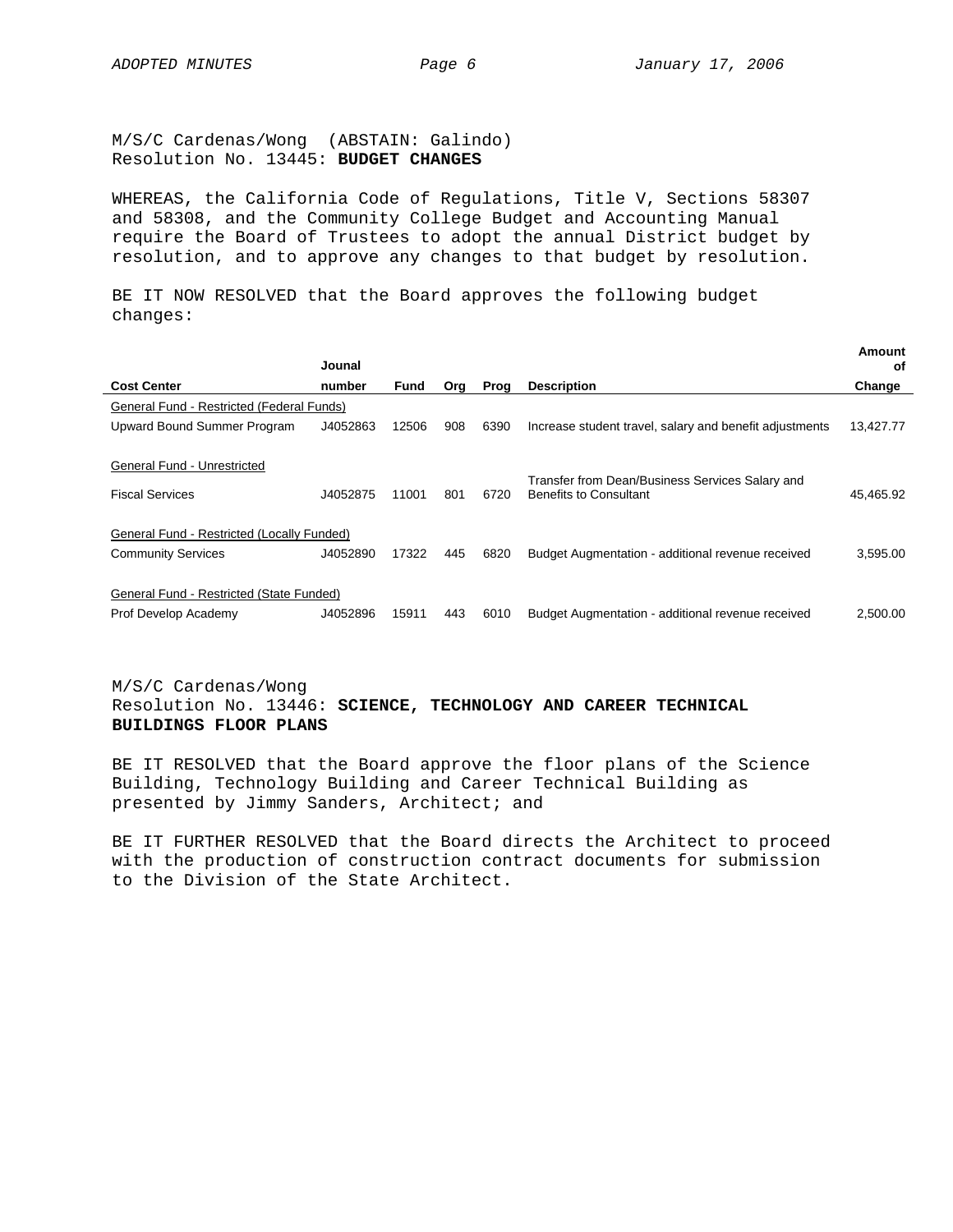# M/S/C Cardenas/Wong Resolution No. 13447: **POOL RENOVATION AND POOL HARDSCAPE REPLACEMENT PROJECT BID**

WHEREAS, the Pool and Pool Hardscape Renovation Project consists of two base bids and one combined bid; and

WHEREAS, the work consists generally of, but is not limited to, replacing plaster in the existing pool, and the removal and replacement of the existing concrete pool deck; and

WHEREAS, the Construction Advisory Committee of the Citizens Oversight Committee for Bond Measure L has approved the bid processes for the acceptance of Bids through Requests for Proposal (RFP) for this project categorized as Modernization of Buildings; and

WHEREAS, the Pool and Pool Hardscape Renovation Project consists of a combined bid which includes all work shown on contract documents.

| Base Bid 1: |  | includes the removal of the existing Fiberglass and  |
|-------------|--|------------------------------------------------------|
|             |  | Plaster and then provide new plaster.                |
| Base Bid 2: |  | includes the removal and replacement of the existing |
|             |  | concrete pool deck.                                  |

WHEREAS the results from responsive bidders were:

TSI, Tenant Space Inc.combined bid: \$277,477 Oakview Construction, Inc. combined bid: \$296,000

NOW THEREFORE BE IT RESOLVED that the Board accepts and approves the bid from TSI, Tenant Space Inc. in the amount of \$277,477.00 (Bond Modernization Funds) for the Pool and Pool Hardscape Renovation Project.

M/S/C Medina/Wong Resolution No. 13448: **2004-2005 AUDIT** 

> Trustee Galindo requested the following questions be a part of public record relating to Resolution No. 13448: 2004-2005 AUDIT as follows:

1. Why were the ending balances not updated from the prior year and the new fixed asset additions and corresponding depreciation for the current year not included?

2. Why are fixed asset additions to works in progress, buildings, and site improvements not being monitored and categorized by construction project thus not reflecting the proper capitalization of these expenditures at year end under the current reporting period?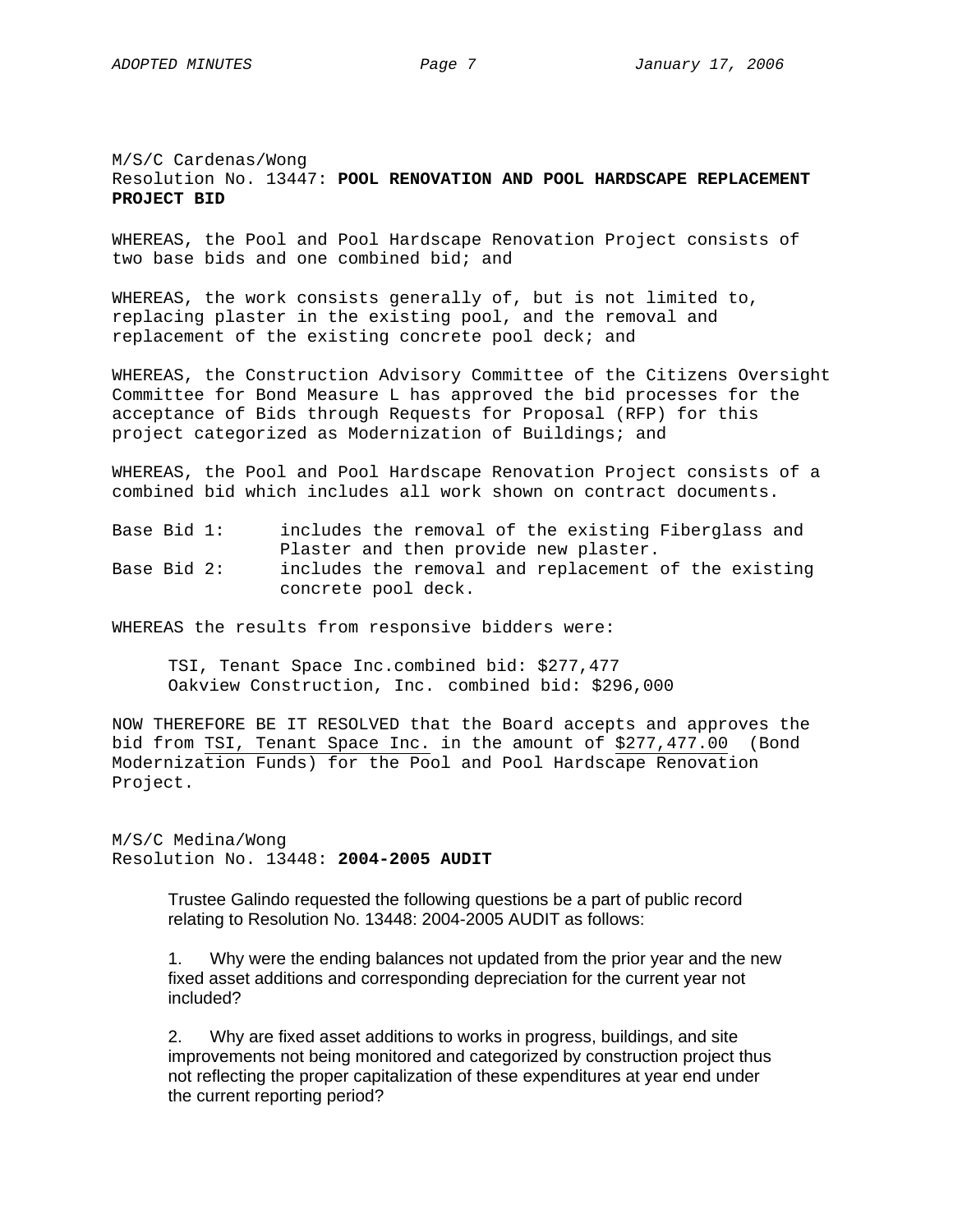3. Who was the Director of Purchasing/Capital Projects?

4. Who was the Dean of Information Systems/Learning Technologies and the Director of Information Systems as referred to in the "District Response" on page 42 of the Audit Report?

5. Why were cash transactions with fiscal agent accounts included in the fund balance at year-end?

6. Who was responsible for not properly recording interest income, debt service, and County treasury transfers as referenced to on "condition section" page 43 of the Audit Report?

7. Who was the Director of Fiscal Services as referenced to under "District Response" and how long had the Banner system been in operation when audit was conducted?

8. Who, per recommendation on page 44 of the Audit Report, will revise the Gann Appropriation Limit schedule?

BE IT RESOLVED that the Board approves the Imperial Community College District Auditor's Report for the year ending June 30, 2005, as prepared by Wilkinson and Hadley, Certified Public Accountants.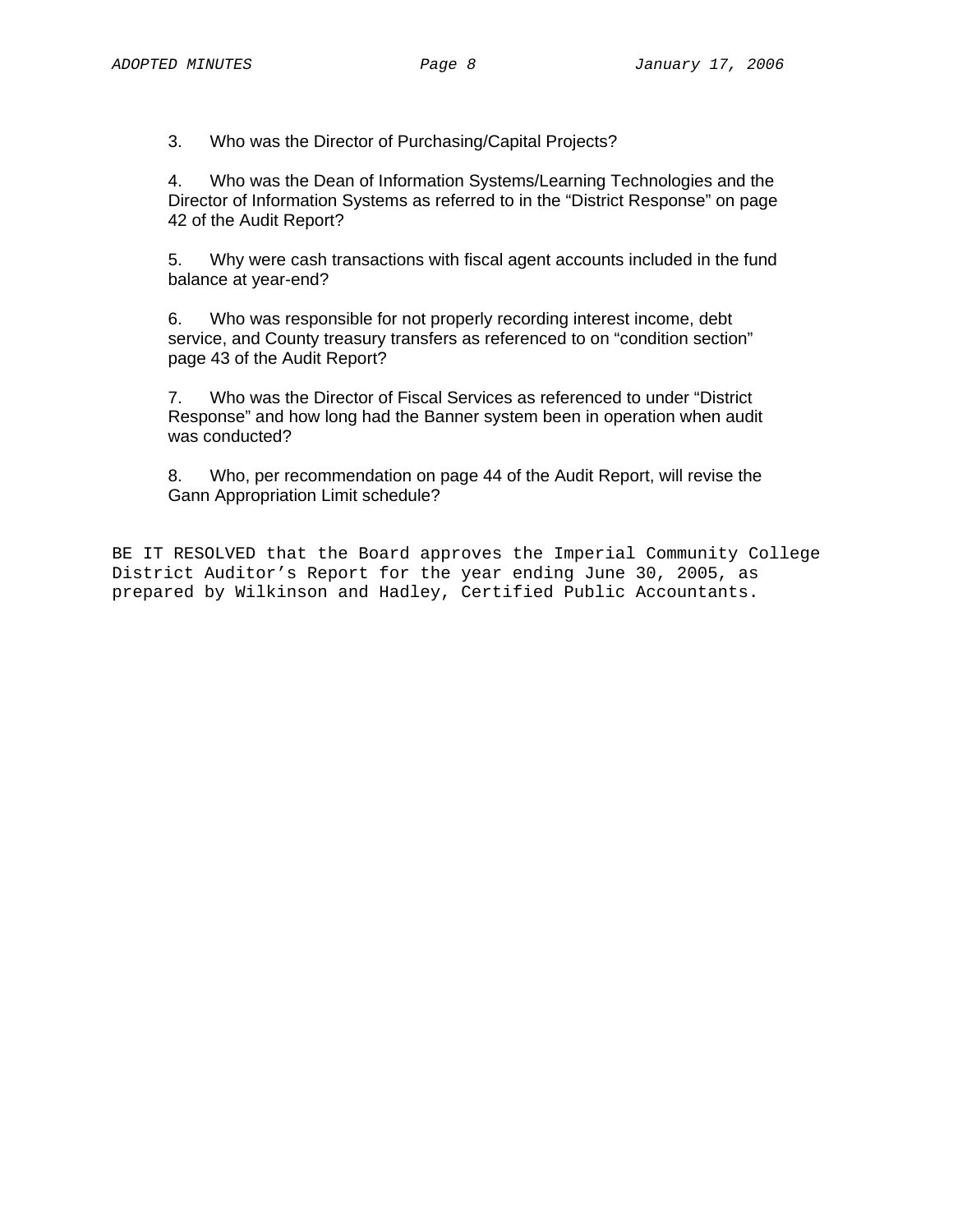M/S/C Cardenas/Wong (ABSTAIN: Galindo) Resolution No. 13449: **2006-2007 BUDGET GUIDELINES** 

BE IT RESOLVED that the Board approves the 2006-2007 Budget Development Guidelines recommended by the Planning and Budget Committee, the College Council, and the Superintendent/President as follows:

### 2006-07 Budget Development Guidelines

Budget development for the 2006-07 District Budget is scheduled to begin in February 2006. The first draft of the Tentative Budget will be reviewed by Planning and Budget Committee on March 22, 2006, with a Tentative Budget being presented to the Board of Trustees on June 20, 2006 and a Final Budget to be adopted by September 15, 2006.

## 2006-07 BUDGET GOALS

- 1. Restore the fiscal stability of the District.
- 2. Maintain a minimum 5% reserve.

### 2006-07 BUDGET GUIDELINES

- 1000 Certificated salaries subject to negotiations
- 2000 Classified Salaries subject to negotiations
- 3000 Fringe Benefits subject to negotiations
- 4000 Supplies and Equipment no increase over 2004-05
- 5000 Services no increase over 2004-05
- 6000 Capital Outlay no General Funds available for capital outlay. The Computer Loan Program will not be offered for 2006-07.

Data Entry:

All data entry of budget information will be done by the Business Office.

## Categorical Programs:

Any adjustments to Categorical Programs budgets will be addressed on an individual basis by the Program Director and the Director of Fiscal Services.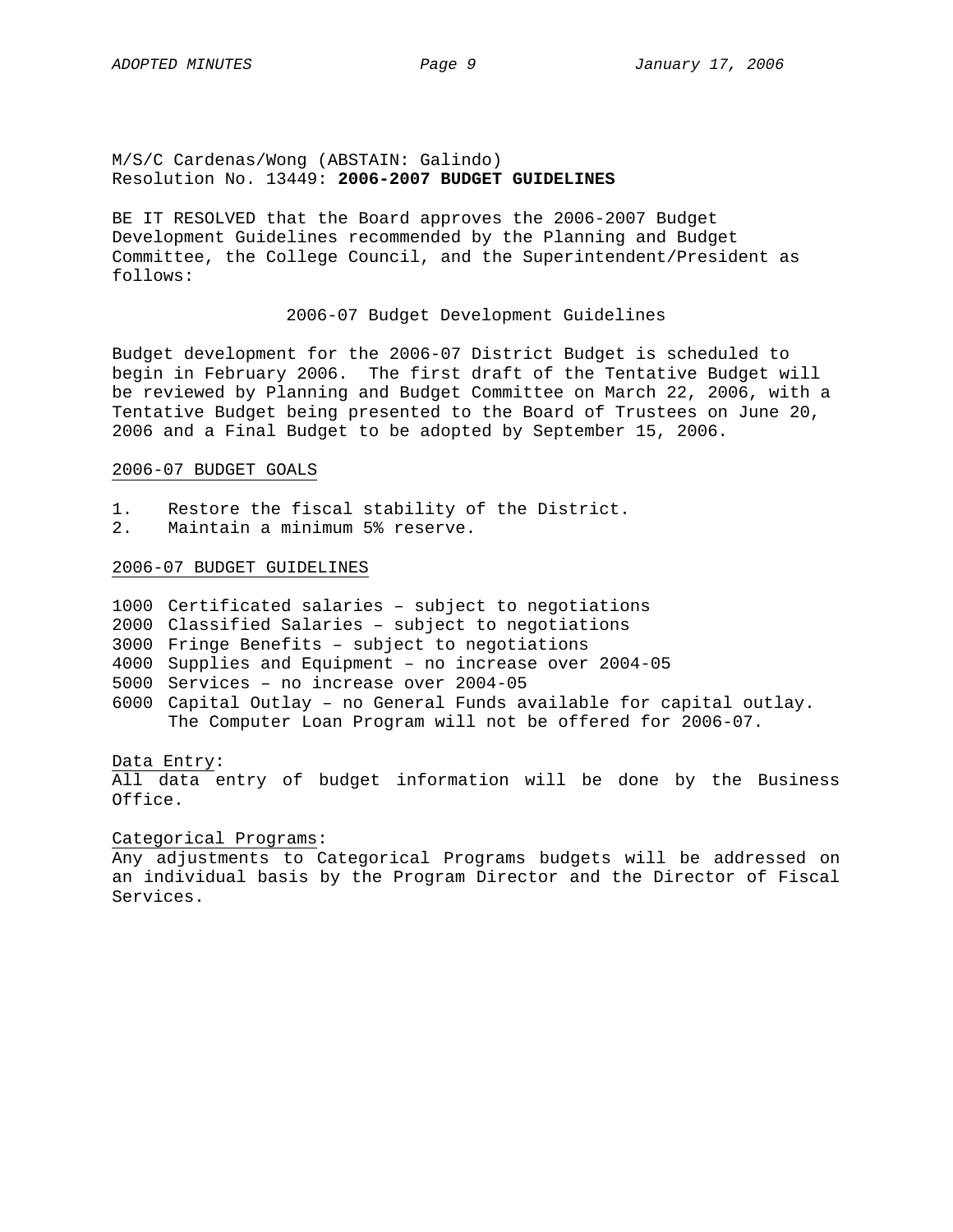M/S/C Cardenas/Wong (ABSTAIN: Galindo) Resolution No. 13450: **SCHOOL ORDERS** 

BE IT RESOLVED that pursuant to Education Code Section 42632/85232, the Imperial Community College District Board of Trustees, representing Imperial County, hereby authorizes the following persons to sign any and all orders (not to exceed \$15,000) in the name of said District during the 2005-2006 school year:

Dr. Paul Pai, Superintendent/President Dr. Joe Vogel, Interim Dean for Business Services Dr. Kendra Jeffcoat, Vice President for Academic Services Dr. Victor Jaime, Vice President for Student Services Efrain Silva, Dean of Instruction/Extended Campus Gonzalo Huerta, Dean of Instruction/Applied Sciences Dr. Robin Ying, Dean of Technology/Learning Services Jan Magno, Dean of Financial Aid Carlos Fletes, Director of Fiscal Services Rick Webster, Director of Maintenance Laurie Franks, Director of Purchasing Becky Green, Director of Child, Family and Consumer Services

M/S/C Cardenas/Wong (ABSTAIN: Galindo) Resolution No. 13451: **2006-2007 NON-RESIDENT TUITION** 

WHEREAS, statutes require each school district to set its own tuition rate on the basis of its current cost of education, or on the statewide average of the current cost of education;

BE IT RESOLVED that the tuition for out-of-state and out-of-country students be computed at \$160.00 per unit (statewide average) commencing July 1, 2006, for the fiscal year 2006-2007.

BE IT FURTHER RESOLVED that this policy be administered in accordance with Education Code Sections 68050-68134 and 76140-76160.

M/S/C Cardenas/Wong (ABSTAIN: Galindo) Resolution No. 13452: **PURCHASE OF 18 COMPUTERS BY TITLE V ACCESO PROJECT** 

BE IT RESOLVED that the Board approves the purchase of 18 computers, to be located in the Assessment Center, from CDW Government Inc., in the amount of \$19,949.99, to be paid by Title V Project ACCESO funding.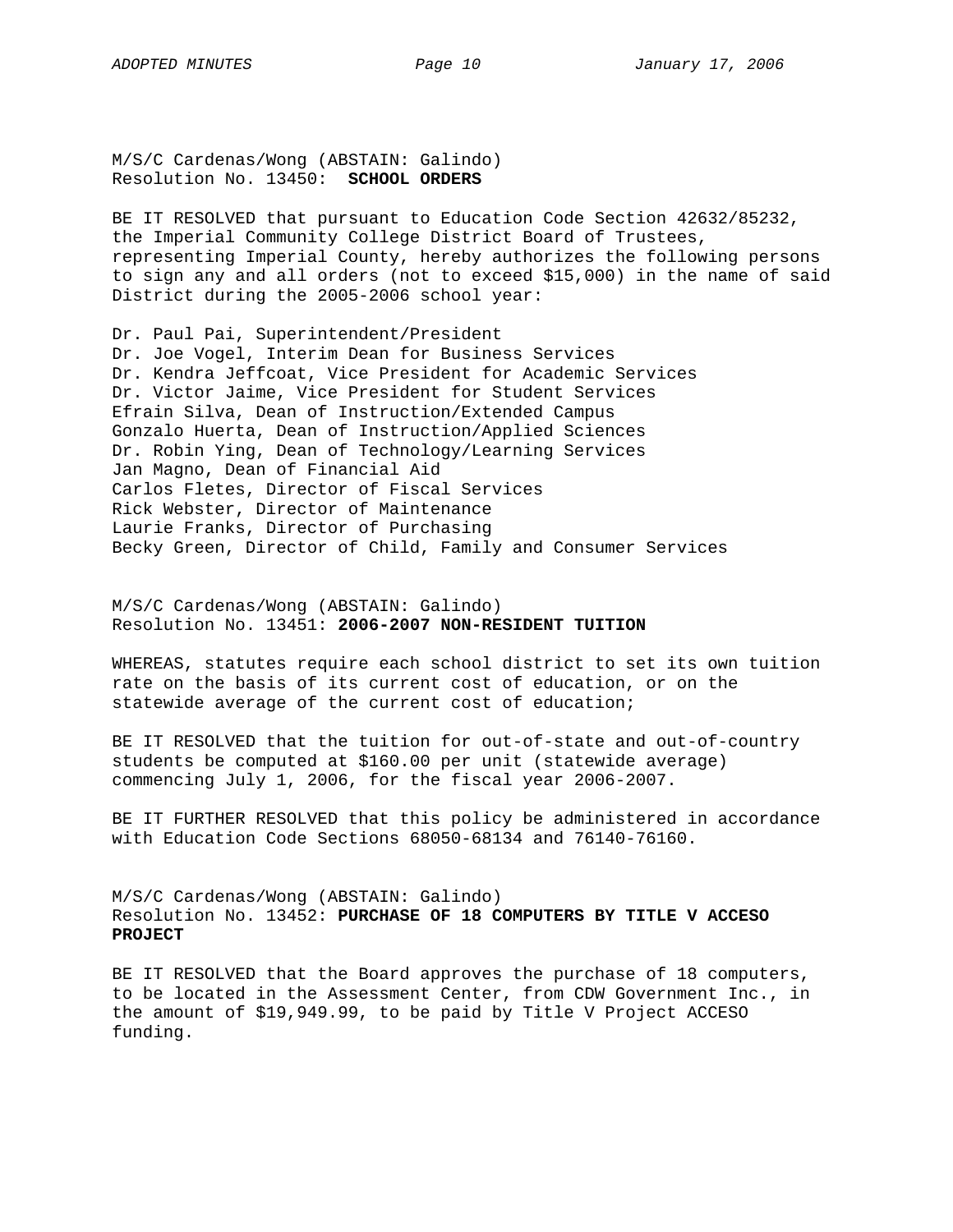M/S/C Cardenas/Wong Resolution No. 13453: **REGIONAL NURSING EDUCATION PARTNERSHIP PROJECT**

WHEREAS, the Chancellor of the California Community Colleges has recommended that a three-year grant be awarded to implement the Regional Nursing Education Partnership of San Diego and Imperial Counties; and

WHEREAS, the fiscal agent for the grant is the Grossmont-Cuyamaca Community College District, and this funding is the result of a proposal submitted to CCCCO by four partner colleges: Grossmont College, Imperial Valley College, San Diego City College and Southwestern College; and

WHEREAS, the project will expand nursing student enrollment, student support services, and provide other resources to the four partner colleges, and the project will begin on October 1, 2005.

WHEREAS, Imperial Valley College is expected to receive the following funds to educate 20 additional nurses and fulfill the other tasks in the grant, such as increasing support for students, and providing ongoing, module-based testing of readiness to take the NCLEX exam:

| FY 05-06 \$58,400 |        | (FYI, the FY 05-06 amount includes \$38,400 for |  |  |
|-------------------|--------|-------------------------------------------------|--|--|
|                   |        | enrolling 10 students and \$20,000 in startup   |  |  |
|                   | funds) |                                                 |  |  |
| FY 06-07 \$76,800 |        |                                                 |  |  |
| FY 07-08 \$38,400 |        |                                                 |  |  |
| Total \$173,600   |        |                                                 |  |  |

WHEREAS, Imperial Valley College is expected to receive a new adult human patient simulator and a new pediatric or child human patient simulator, and the value of these simulators, with installation, supplies, and training, is expected to exceed \$150,000; and

WHEREAS Imperial Valley College will also benefit from the regional aspects of the project, including student access to a nursing counselor, support service funds available to assist students, assistance with grant reporting from a program specialist, regional support on implementing the human patient simulators, and NCLEX review software, and in addition, healthcare partners have agreed to provide clinical placements at local hospitals at no cost to the College.

NOW BE IT RESOLVED that the Board approves entering this three-year grant to implement the Regional Nursing Education Partnership of San Diego and Imperial Counties.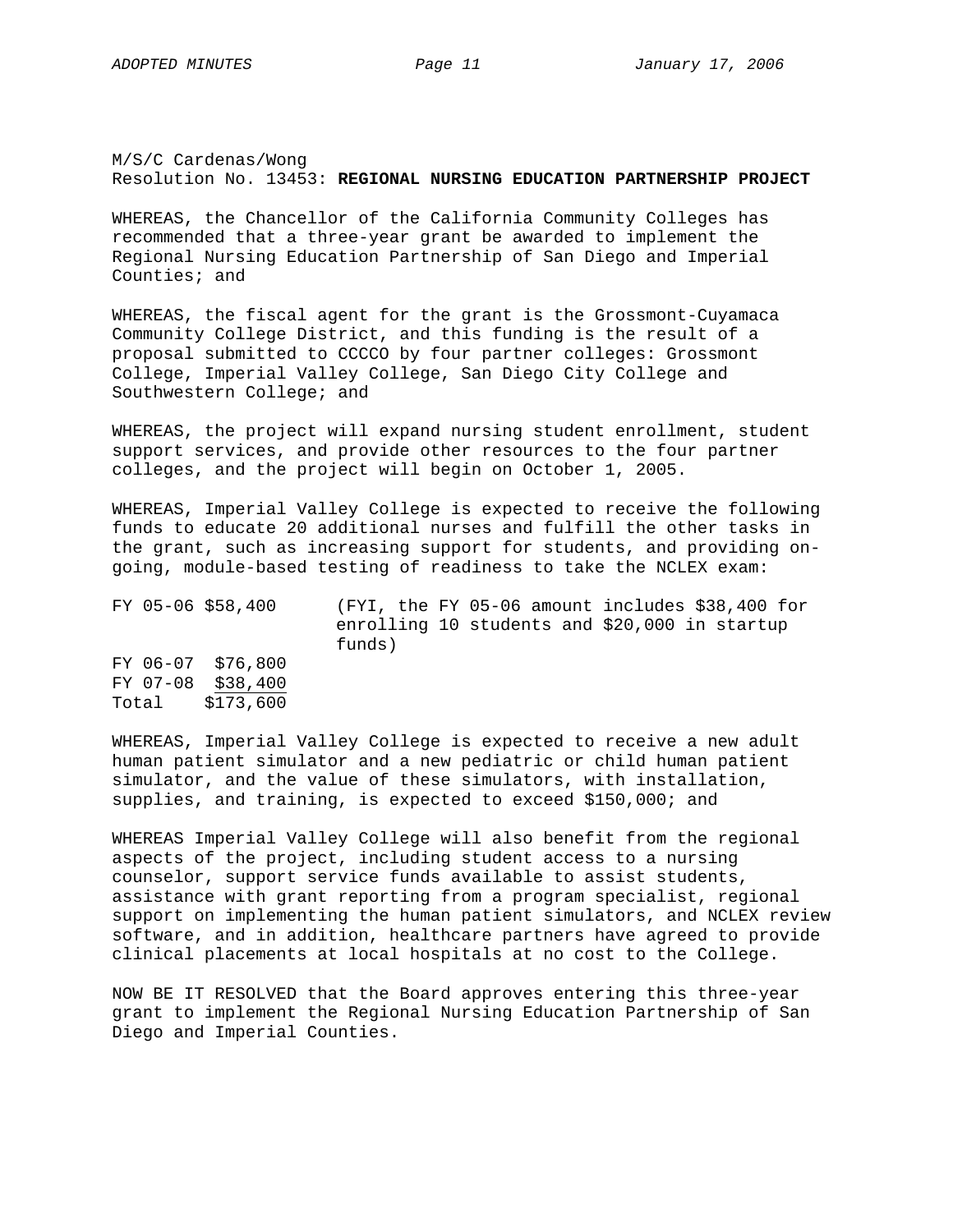M/S/C Cardenas/Wong to TABLE Resolution No. 13454: **WITHDRAWAL DEADLINE**

WHEREAS, Title 5 regulations make standards or policies regarding student preparation and success an academic and professional matter, and BP 2000 makes this an area in which the governing board has elected to reach mutual agreement with the academic senate; and

WHEREAS, the IVC Academic Senate has carefully deliberated changing the withdrawal (drop) deadline with the intent to improve student learning; and

WHEREAS, the Academic Senate has consulted with ASG in the development of a survey for faculty and students regarding a change in the withdrawal deadline (with 79% of full-time faculty and 18% of the students responding favorably to a move to 62% of the term); and

WHEREAS, the Academic Senate has considered the input from the ASG in its deliberations; and

WHEREAS, the Academic Senate has voted to recommend to the governing board that the last day to withdraw (drop) from a course be moved from its current 75% of the semester to 62% of the term;

THEREFORE BE IT RESOLVED that the Board approves changing the withdrawal deadline to 62% of the term beginning with the Fall 2006 semester.

M/S/C Cardenas/Wong to go into **CLOSED SESSION.**

- 1. NEGOTIATIONS UNDER THE EDUCATIONAL EMPLOYMENT RELATIONS ACT Conference with District Negotiators RE: Direction for Negotiations
- 2. PUBLIC EMPLOYEE DISCIPLINE/DISMISSAL/RELEASE: Three Cases

M/S/C Cardenas/Wong to go back to **OPEN SESSION**

Board President Acuña reported that information was presented on both items and the Board gave direction to staff.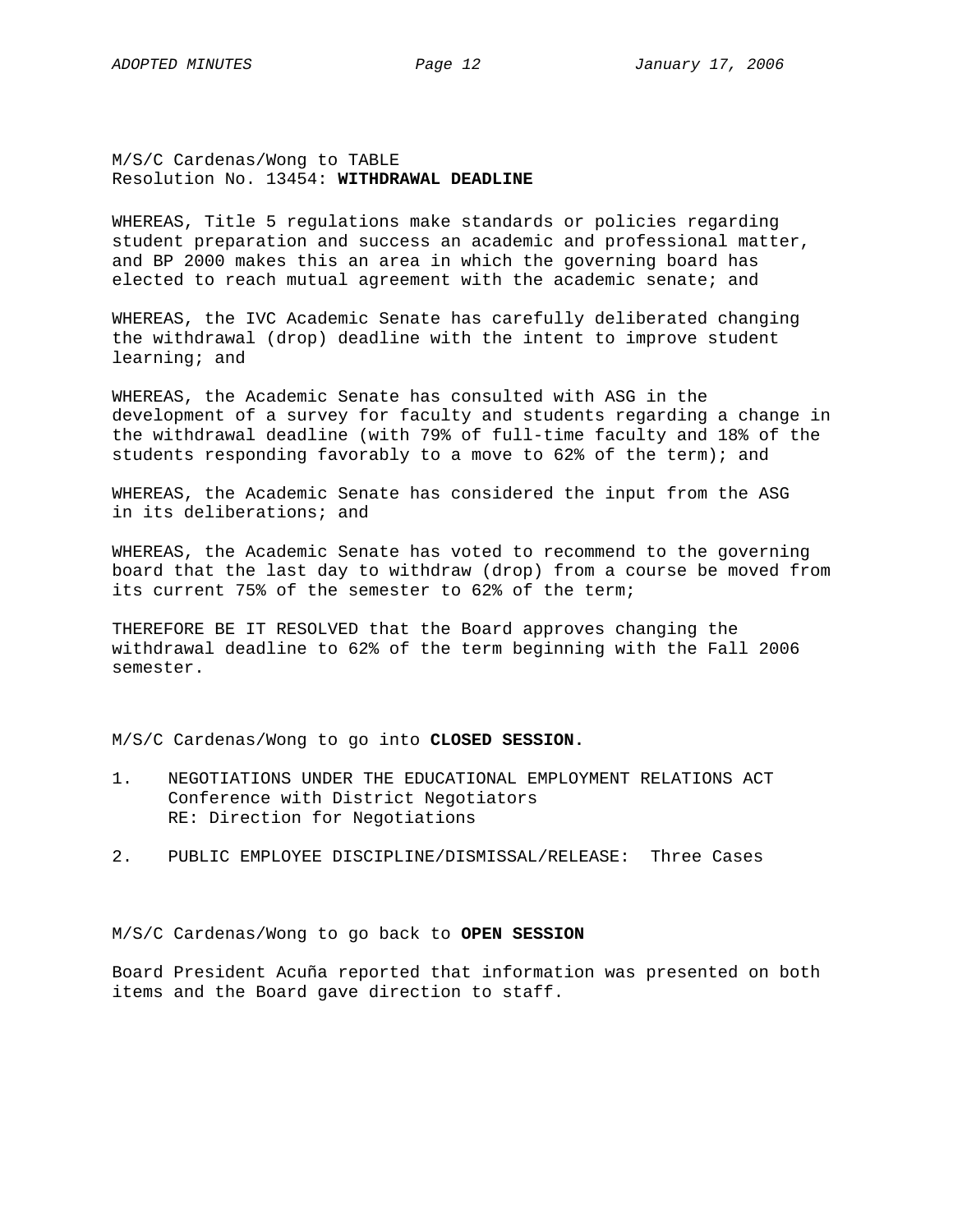M/S/C Medina/Wong Resolution No. 13455: **TENURE**

WHEREAS the faculty listed below have fulfilled the obligations set forth in the IVC Tenure Policy:

> Suzanne Gretz, Instructor of History Lincoln Davis, Instructor of English Deirdre Rowley, Instructor of English

BE IT NOW RESOLVED that the Board approves granting tenure to Suzanne Gretz, Lincoln Davis, and Deirdre Rowley, and that they be credentialed as tenured faculty effective the Spring 2006 Semester.

M/S/C Medina/Wong Resolution No. 13456: **TITLE V COLLABORATIVE GRANT PERSONNEL**

BE IT RESOLVED that the Board approves granting the following faculty members release time from their teaching responsibilities and that the Title V Collaborative Grant will assume the cost of their replacements effective Spring Semester 2006:

| NAME |                 | POSITION                                                   | TTME                                                           |
|------|-----------------|------------------------------------------------------------|----------------------------------------------------------------|
|      | Zhao, Lianna    | Project Director                                           | 3.75 hours for years<br>$1$ to $5$                             |
|      | Morrell, Thomas | IVC Activity Director                                      | 6 hours for years 1<br>to 3 and .75 hours<br>for years 4 and 5 |
|      | Zobell, Sherry  | IVC Computer Science<br>Program Development<br>Coordinator | 3 hours for years 1<br>and 2                                   |
|      | FISCAL          | IMPACT STATEMENT: There is no fiscal impact to the         |                                                                |

District.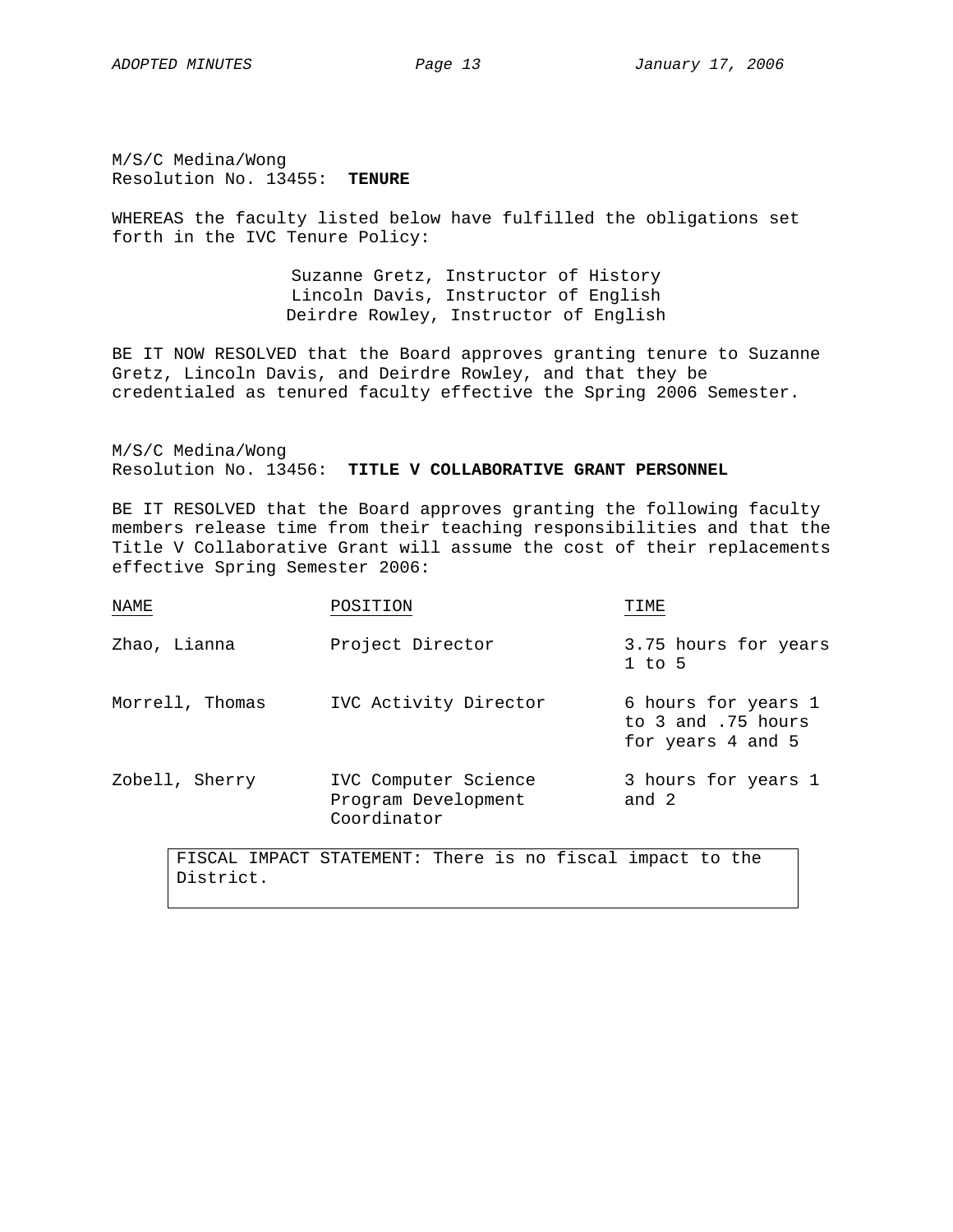# M/S/C Medina/Wong Resolution No. 13457: **ACADEMIC WINTER INTERSESSION PER-SESSION EMPLOYMENT**

BE IT RESOLVED that the following instructors be employed for the 2006 Winter Intersession at the hourly rate provided for in Resolution No. 13257. Employment is contingent upon verification of records, credentials, finger print clearance and sufficient enrollment, or whether the class is essential to a full-time instructor's load:

| NAME                   | ASSIGNMENT                      |
|------------------------|---------------------------------|
| Agee, John             | Sociology                       |
| Ahrar, Mohammed        | Biology                         |
| Avelar, Elizabeth      | Psychology                      |
| Berker, Enola K.       | Allied Health Professions       |
| Canez, Carlos H.       | Mathematics                     |
| Castillo, Kelly I.     | Mathematics                     |
| Cozzani, Alejandro     | Mathematics                     |
| Duarte, Carlos         | Mathematics                     |
| Estrada, Jorge A.      | Art                             |
| Finnell, Lillian L.    | Psychology                      |
| Fisher, Raenelle       | History                         |
| Freitas, Linda         | Art                             |
| Garay, Jeronimo N.     | Mathematics                     |
| Garcia, Ana I.         | Physical Education              |
| Gonzalez, Adrian F.    | Computer Information Systems    |
| Green, Rebecca         | Child, Family, Consumer Science |
| Grivanos, Maria Luisa  | Spanish                         |
| Hernandez, Oscar       | Mathematics                     |
| Hernandez, Porfirio C. | Mathematics                     |
| Jones, Shane           | Computer Information Systems    |
| Khan, John M.          | Art                             |
| Leon, Azucena          | Computer Information Systems    |
| Lerno, Jill            | Physical Education              |
| Macias, Claudia S.     | Sociology                       |
| Mendez, Armando        | Administration of Justice       |
| Mendez, Hugo A.        | Automotive Body                 |
| Montenegro, Jean       | English                         |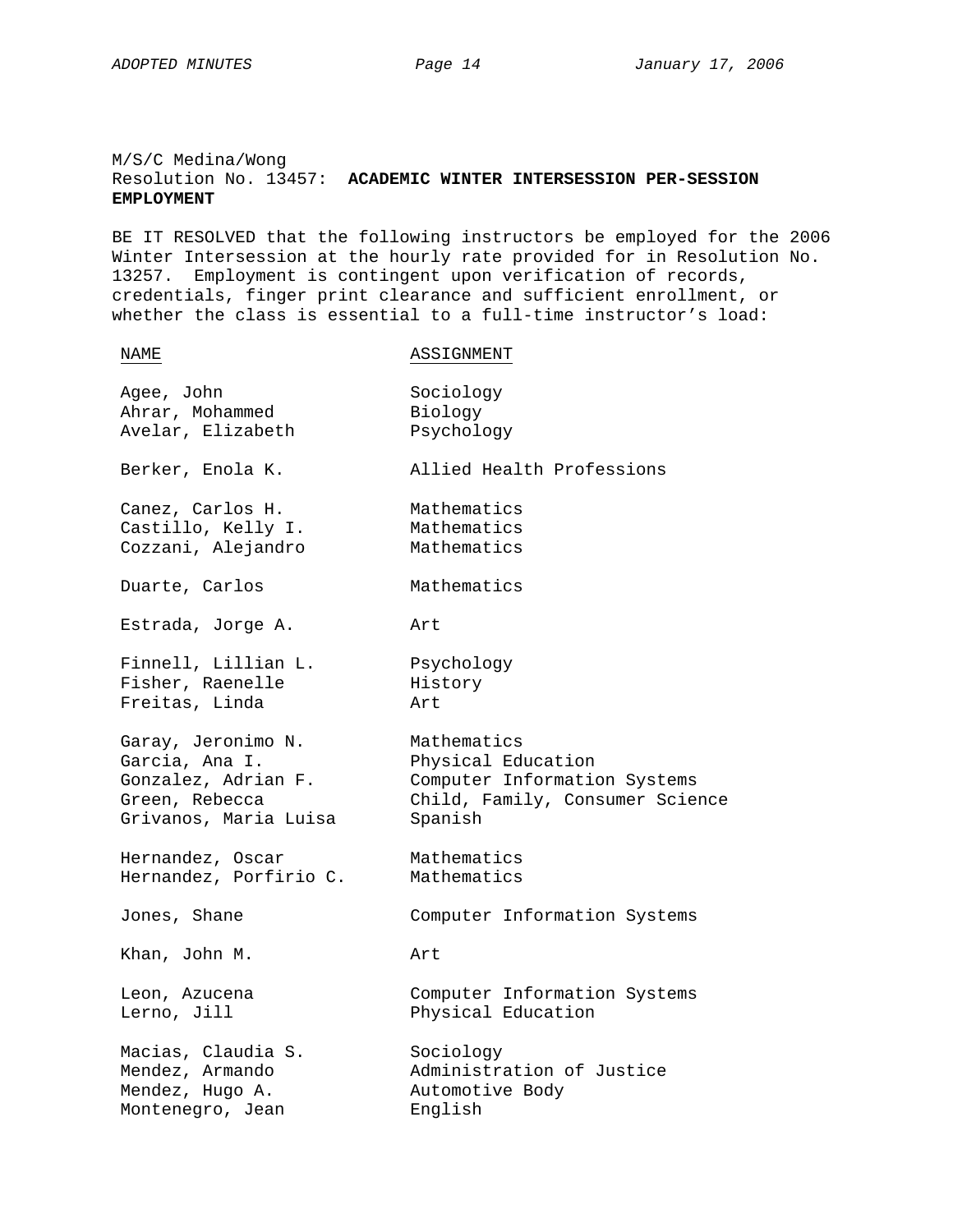| Moran, Santos M.                                                                                                   | Mathematics                                                                                                                                            |
|--------------------------------------------------------------------------------------------------------------------|--------------------------------------------------------------------------------------------------------------------------------------------------------|
| Norris, Terry C.                                                                                                   | English                                                                                                                                                |
| Olmedo, Jose B.                                                                                                    | Art                                                                                                                                                    |
| Palacio, John M.                                                                                                   | Physical Education                                                                                                                                     |
| Quartermus, Lillian L.                                                                                             | American Sign Language                                                                                                                                 |
| Rhoades, Robert D.                                                                                                 | Mathematics                                                                                                                                            |
| Shaner, Christina<br>Staten, Patrick M.<br>Sullivan, Terrie J.                                                     | English<br>Mathematics<br>Allied Health Professions                                                                                                    |
| Valdez, Aida<br>Varela, Ruben<br>Vasquez, Melisa M.<br>Velasquez, Jose C.<br>Villacana, Norma<br>Viloria, Vicki L. | Allied Health Professions<br>Mathematics<br>Computer Information Systems<br>Building Construction<br>Political Science<br>Computer Information Systems |
| Wilhelm, Robert                                                                                                    | Political Science                                                                                                                                      |

M/S/C Medina/Wong Resolution No. 13458: **ASSISTANT COACHING ASSIGNMENT**

BE IT RESOLVED that the Board approves the appointment of the following Assistant Coach for the 2005-2006 Academic Year to be paid with non-District funds:

# NAME SPORT

Lopez, Diego Baseball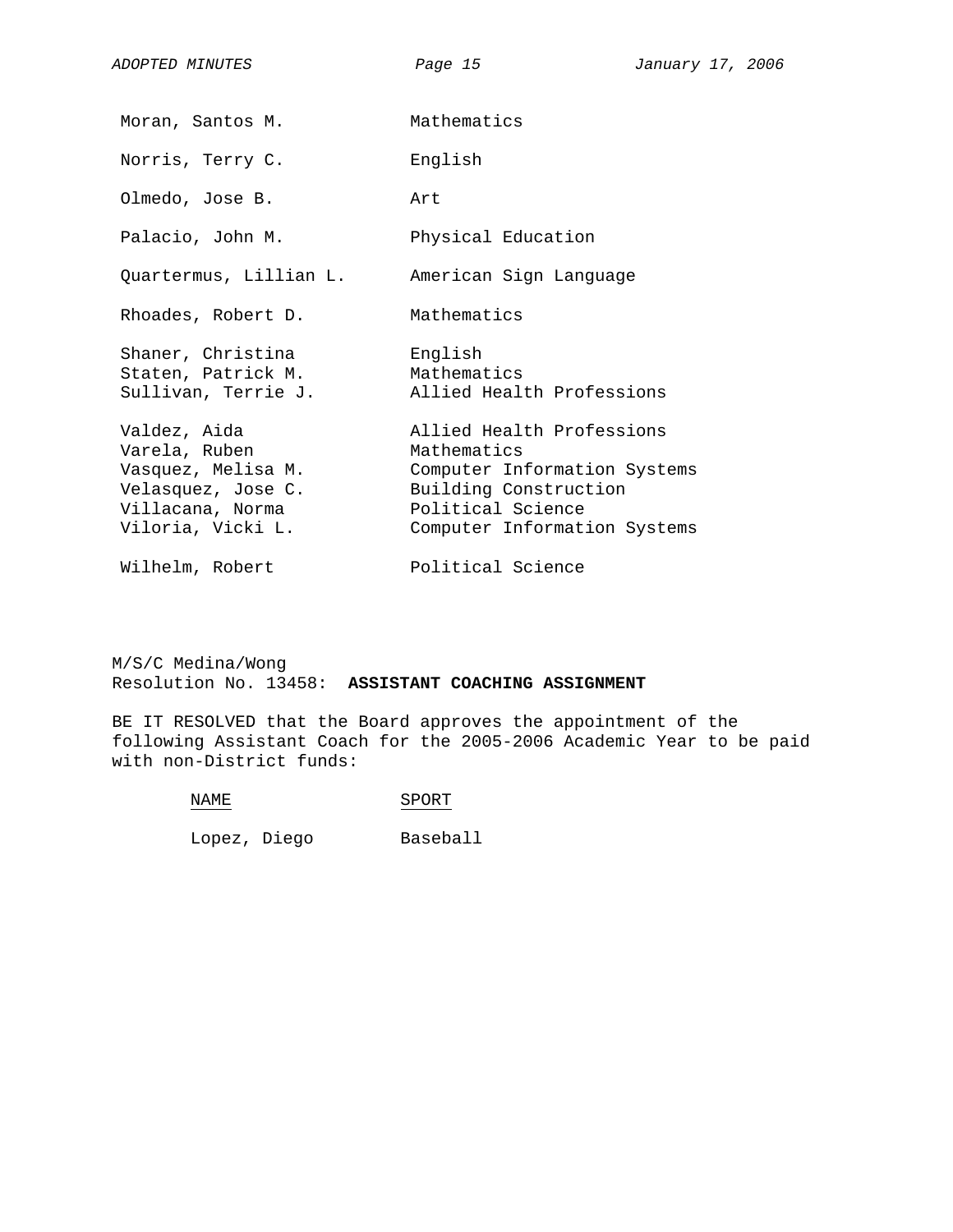M/S/C Medina/Wong Resolution No. 13459: **CLASSIFIED EMPLOYEE RESIGNATION**

BE IT RESOLVED that the Board approves the resignation of the following classified employee:

| NAME                 | POSITION                                                                   | DEPARTMENT/<br>FUNDING | RANGE    | EFFECTIVE |
|----------------------|----------------------------------------------------------------------------|------------------------|----------|-----------|
| Fimbres,<br>Patricia | Student Services Extended<br>Representative<br>Part-Time 50%/<br>10 months | Campus/<br>District    | $11 - 1$ | 2/10/06   |

M/S/C Medina/Wong Resolution No. 13460: **CONFIDENTIAL EMPLOYEE RESIGNATION**

BE IT RESOLVED that the Board approves the resignation of the following confidential employee:

| NAME              | POSITION                    | DEPARTMENT/                       | RANGE   | EFFECTIVE |
|-------------------|-----------------------------|-----------------------------------|---------|-----------|
|                   |                             | FUNDING                           |         |           |
| Lang,<br>Kathleen | Administrative<br>Assistant | Academic<br>Services/<br>District | $5 - 2$ | 1/17/06   |

M/S/C Medina/Wong Resolution No. 13461: **DISMISSAL/RELEASE OF CLASSIFIED EMPLOYEE**

BE IT RESOLVED that the Board approves the dismissal/release of a classified employee in the position of Custodian effective December 19, 2005.

M/S/C Medina/Wong Resolution No. 13462: **DECLARATION REGARDING CATEGORICALLY FUNDED CLASSIFIED POSITION**

BE IT RESOLVED that the position of Assessment Technician (Position Control #CR0060) in the Assessment Center, be declared "vacant and not open for recruitment" effective December 15, 2005, due to lack of categorical funds.